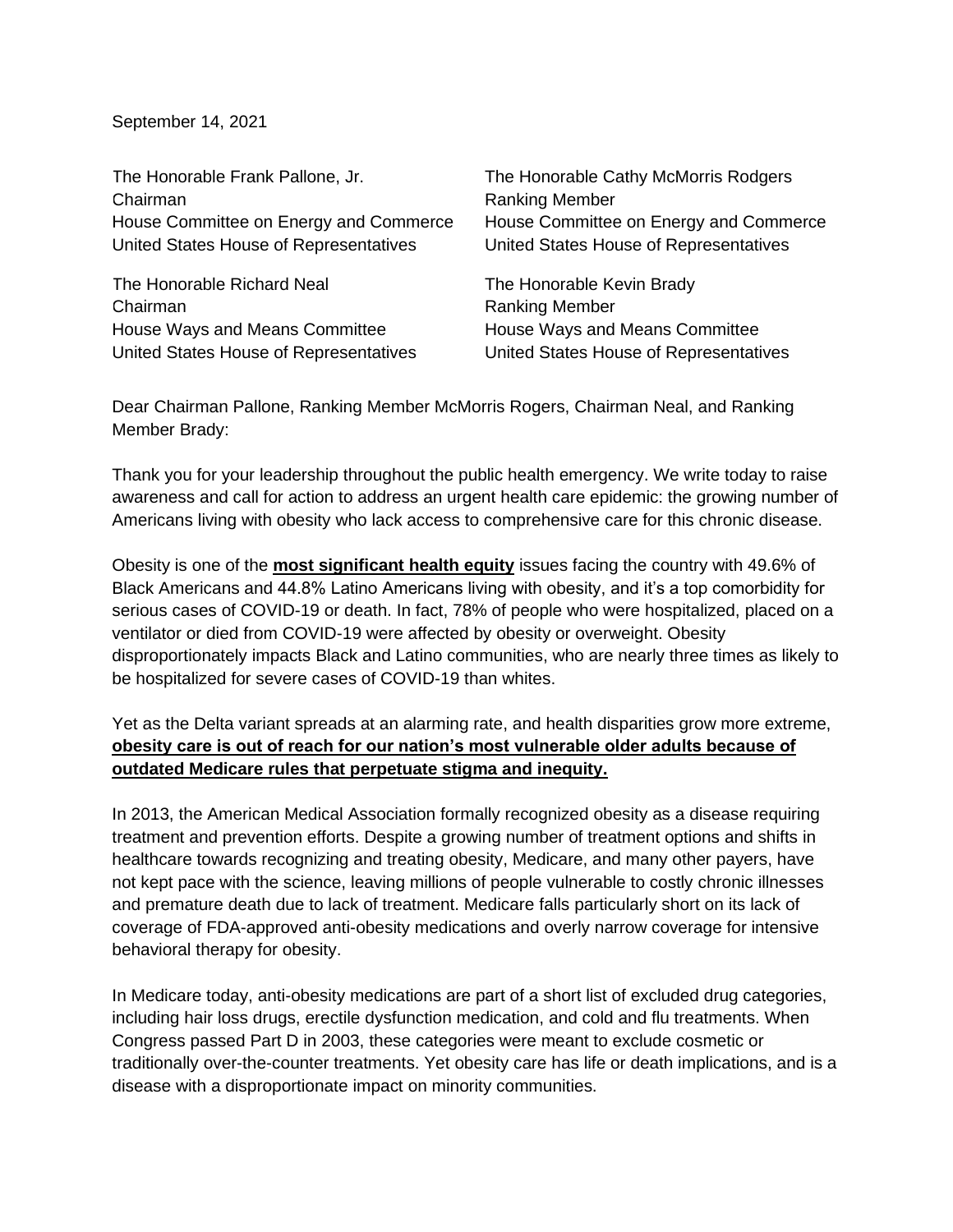Medicare also places undue restrictions on intensive behavioral therapy, only allowing primary care providers to deliver this service and not obesity medicine specialists, registered dietitians, psychologists, or evidence-based community-based programs, and severely restricting the physical locations this care can occur. These policies leave beneficiaries without access to core aspects of the continuum of care for obesity and prevents them from receiving adequate treatment.

As the Delta variant continues to drive a rise in cases, our most vulnerable communities are at an even greater risk of serious illness or death. **Congress must take action now to provide access to the full continuum of care for obesity,** including access to lifesaving FDAapproved anti-obesity medications and intensive behavioral therapy**.** The bipartisan *Treat and Reduce Obesity Act*, championed by Senators Carper and Cassidy and Representatives Kind, Ruiz, Wenstrup, and Reed, would make these changes and ensure Medicare coverage policies reflect current guidelines and standards of care.

As Congress debates whether to include dental, vision, and hearing coverage in Medicare, we urge you to also consider the [more than 2 in 5 older Americans](https://www.cdc.gov/obesity/data/adult.html) living with obesity and make lifesaving obesity treatments affordable and accessible. Obesity is associated with [nearly](https://journals.plos.org/plosone/article?id=10.1371/journal.pone.0247307#pone-0247307-t001)  [\\$1,900](https://journals.plos.org/plosone/article?id=10.1371/journal.pone.0247307#pone-0247307-t001) in excess annual medical costs per person (amounting to over \$170 billion in excess medical costs per year), with the highest costs occurring for adults 60-70. Better access to a range of effective treatment not only could save money but also save lives. This overdue fix to antiquated Medicare policies would be a meaningful step in addressing health equity for communities of color who are the most impacted by both COVID-19 and obesity.

We recognize the extraordinary work that lies ahead and believe an important first step is to ensure that our laws and regulations are driven by science. To that end, we call on Congress to immediately pass the *Treat and Reduce Obesity Act (S. 596/H.R. 1577)*. Doing so would provide the full continuum of care and relief for the many seniors living with obesity, making their lives safer and healthier.

National Organizations Academy of Nutrition and Dietetics AIDS Institute American Academy of PAs American Council on Exercise American Gastroenterological Association American Psychological Association American Society for Metabolic and Bariatric Surgery Association of American Cancer Institutes Association of Black Cardiologists Association of Diabetes Care & Education Specialists Black Women's Health Imperative Center for Patient Advocacy Leaders Common Threads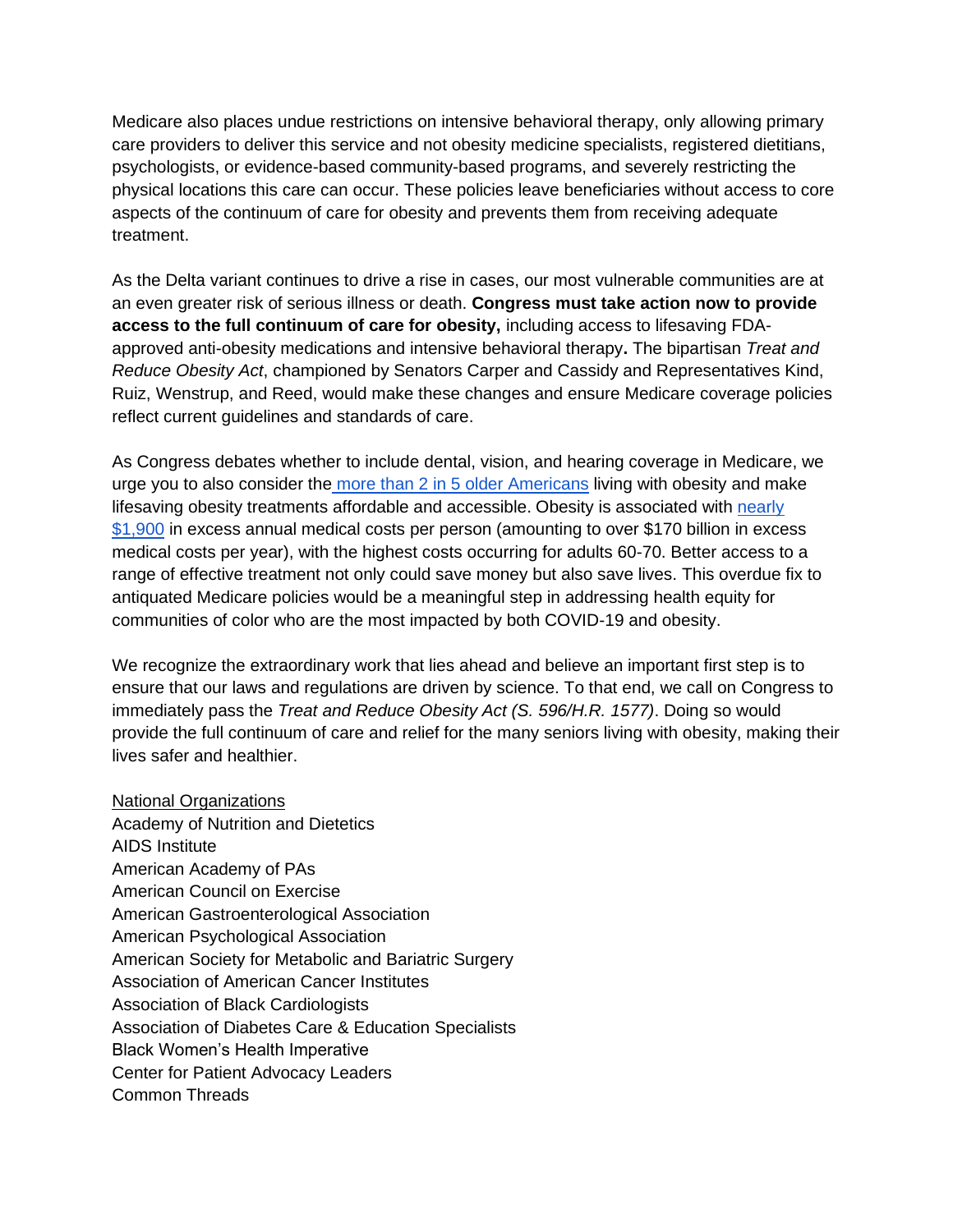Diabetes Leadership Council Diabetes Patient Advocacy Coalition Endocrine Society Global Liver Institute Healthcare Leadership Council Healthy Women League of United Latin American Citizens MedTech Coalition for Metabolic Health National Black Leadership Commission on Health, Inc. National Black Nurses Association National Consumers League National Hispanic Medical Association National Kidney Foundation National Urban League Obesity Action Coalition Obesity Medicine Association Preventive Cardiovascular Nurses Association Public Health Institute Redstone Global Center for Prevention and Wellness The Gerontological Society of America The Obesity Society WW (formerly Weight Watchers) YMCA of the USA

## **State/Local Organizations**

Alabama Dietetic Association

Alabama State Chapter of the American Society for Metabolic and Bariatric Surgery

Arizona State Chapter of the American Society for Metabolic and Bariatric Surgery

Arkansas Academy of Nutrition and Dietetics

CA Community Action Partnership Association

California Academy of Nutrition and Dietetics

California Health Collaborative

California Podiatric Medical Association

California State Chapter of the American Society for Metabolic and Bariatric Surgery Chronic Care Collaborative

Colorado Academy of Nutrition & Dietetics

Colorado Medical Society

Colorado State Chapter of the American Society for Metabolic and Bariatric Surgery

Community Cardiovascular Initiative

Connecticut State Chapter of the American Society for Metabolic and Bariatric Surgery Connecticut Academy of Nutrition and Dietetics

Dakota Yellowstone Chapter of the American Society for Metabolic and Bariatric Surgery (ID, MT, ND, SD, WY)

Delaware Academy of Nutrition and Dietetics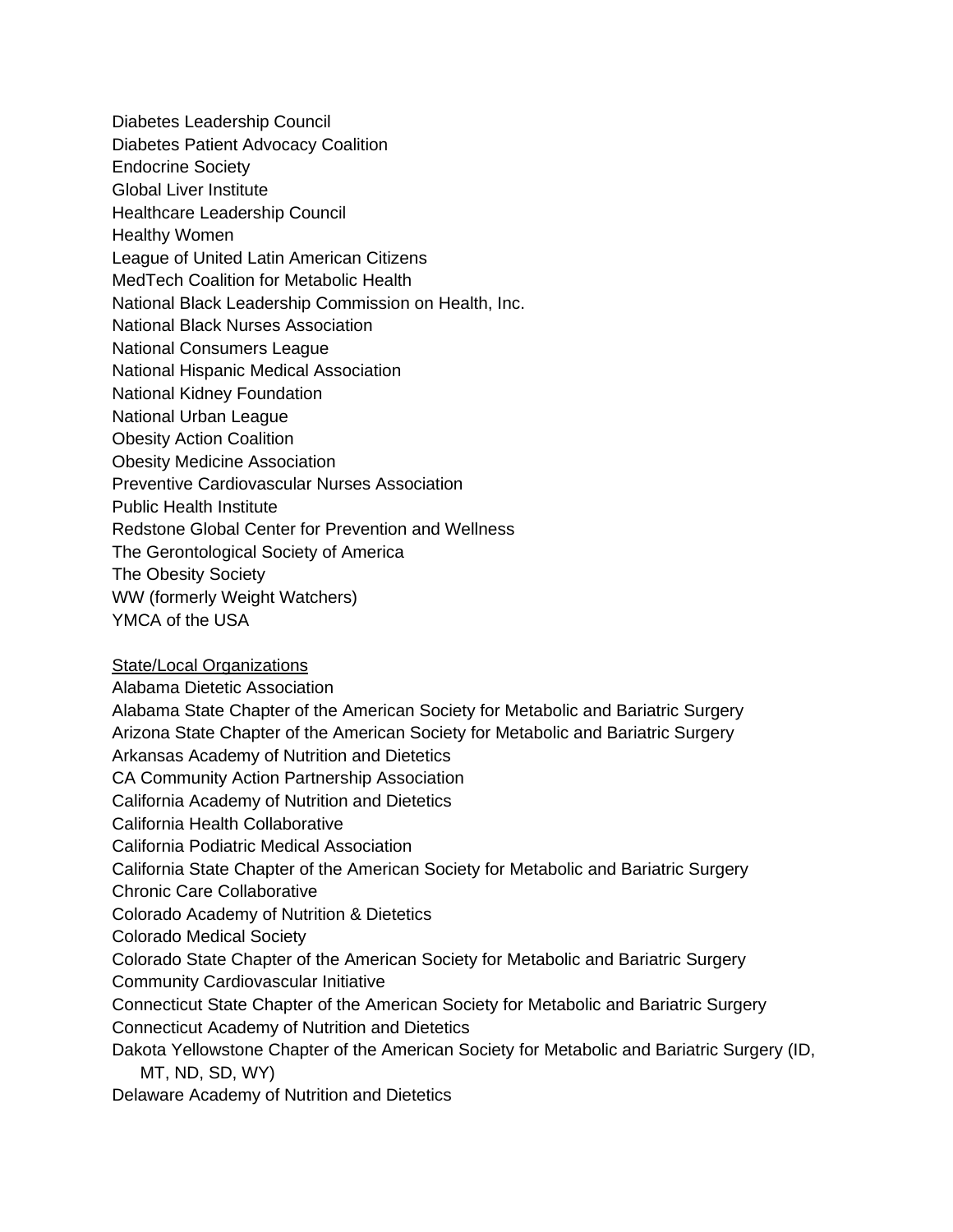Delaware State Chapter of the American Society for Metabolic and Bariatric Surgery Florida Academy of Nutrition and Dietetics

Florida, Puerto Rico, and Caribbean State Chapter of the American Society for Metabolic and Bariatric Surgery

Gaining Health

Georgia State Chapter of the American Society for Metabolic and Bariatric Surgery Illinois Academy of Nutrition and Dietetics

Illinois State Chapter of the American Society for Metabolic and Bariatric Surgery

Indiana State Chapter of American Society for Metabolic and Bariatric Surgery

Iowa Academy of Nutrition & Dietetics

Kansas Academy of Nutrition and Dietetics

Kentucky Academy of Nutrition and Dietetics

Kentucky/Ohio State Chapter of the American Society for Metabolic and Bariatric Surgery Looms for Lupus

Louisiana State Chapter of the American Society for Metabolic and Bariatric Surgery

Maryland Academy of Nutrition and Dietetics

Massachusetts Academy of Nutrition and Dietetics

Massachusetts State Chapter of the American Society for Metabolic and Bariatric Surgery Medical Society of New Jersey

Michigan Academy of Nutrition and Dietetics

Michigan Department of Education

Michigan State Chapter of the American Society for Metabolic and Bariatric Surgery

Minnesota State Chapter of the American Society for Metabolic and Bariatric Surgery

Mississippi Academy of Nutrition and Dietetics

Missouri State Chapter of the American Society for Metabolic and Bariatric Surgery

Montana Academy of Nutrition and Dietetics

Nebraska Academy of Nutrition and Dietetics

Nebraska State Chapter of the American Society for Metabolic and Bariatric Surgery

New Jersey Academy of Nutrition and Dietetics

New Jersey Association of Hearing Health Professionals

New Jersey Coalition of Community Hospitals

New Jersey State Chapter of the American Society for Metabolic and Bariatric Surgery

New Jersey YMCA State Alliance

New York State Academy of Nutrition and Dietetics

New York State Chapter of the American Society for Metabolic and Bariatric Surgery

North Dakota Academy of Nutrition and Dietetics

North/South Carolina State Chapter of the American Society for Metabolic and Bariatric Surgery Ohio Academy of Nutrition and Dietetics

Oklahoma Academy of Nutrition and Dietetics

Oklahoma/Arkansas State Chapter of the American Society for Metabolic and Bariatric Surgery Oregon Alliance of YMCAs

Oregon State Chapter of the American Society for Metabolic and Bariatric Surgery

Pennsylvania State Chapter of the American Society for Metabolic and Bariatric Surgery

South Carolina Academy of Nutrition and Dietetics